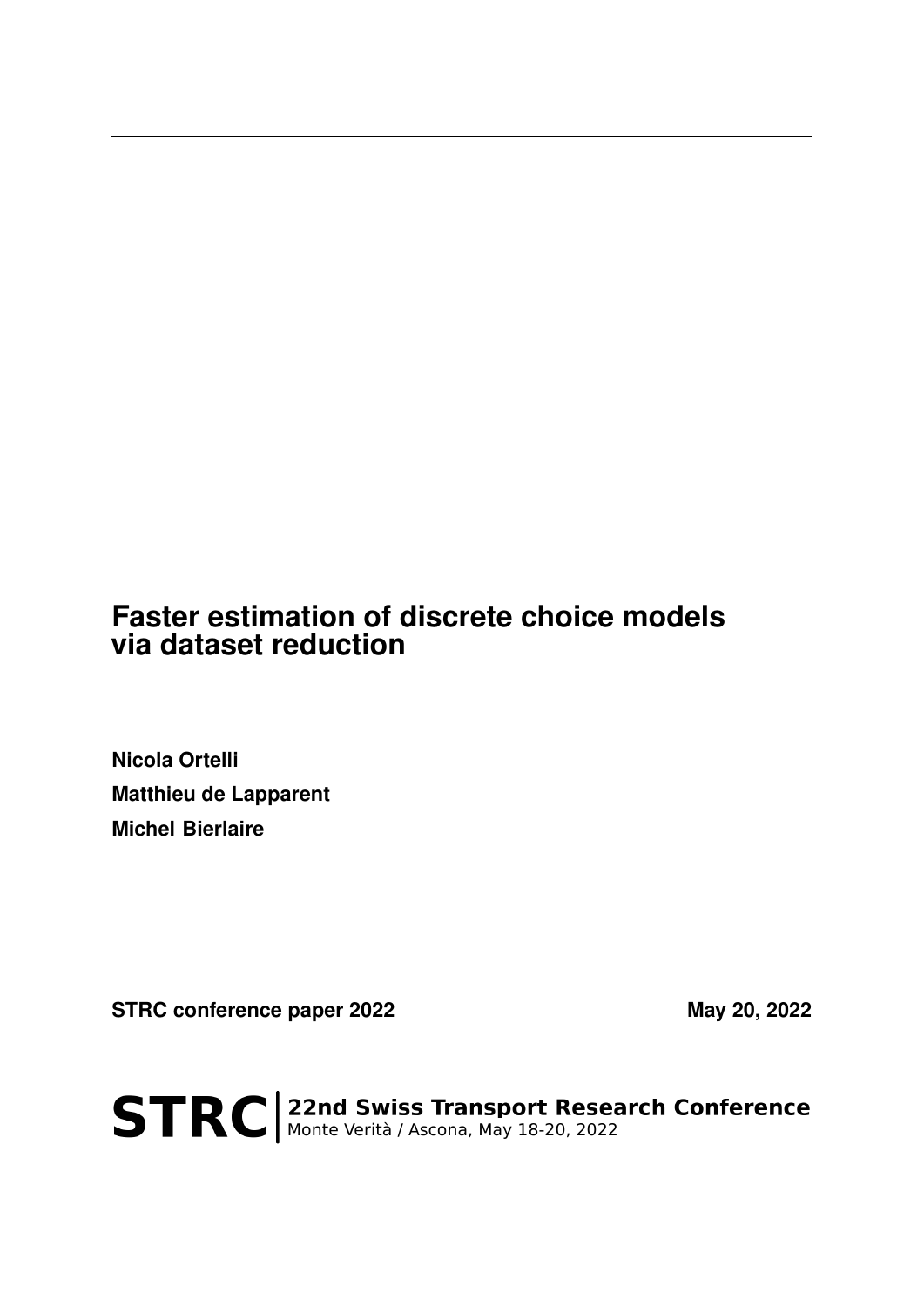### **Faster estimation of discrete choice models via dataset reduction**

Nicola Ortelli, Matthieu de Lapparent School of Management and Engineering Vaud HES-SO Yverdon-les-Bains, Switzerland

nicola.ortelli@heig-vd.ch

Nicola Ortelli, Michel Bierlaire Transport and Mobility Laboratory EPFL Lausanne, Switzerland

May 20, 2022

## **Abstract**

In the field of choice modeling, the availability of ever-larger datasets has the potential to significantly expand our understanding of human behavior, but this prospect is limited by the poor scalability of discrete choice models. Specifically, as sample sizes increase, the computational cost of maximum likelihood estimation quickly becomes intractable for anything but trivial model structures. Efforts to tackle this issue have mainly been dedicated to improving the optimization methods used for estimating discrete choice models, but an equally promising approach consists in sampling datasets so as to reduce their size.

This paper proposes a simple dataset reduction method that is specifically designed to preserve the diversity of observations originally present in the dataset. Our approach leverages locality-sensitive hashing to create clusters of similar observations, from which representative observations are then sampled. We demonstrate the efficacy of our approach by applying it on a real-world mode choice dataset; the obtained preliminary results seem to confirm that a carefully selected subsample of observations is capable of providing close-toidentical estimation results while being, by definition, less computationally demanding.

### **Keywords**

discrete choice models, sample size, dataset reduction, locality-sensitive hashing

# **Suggested Citation**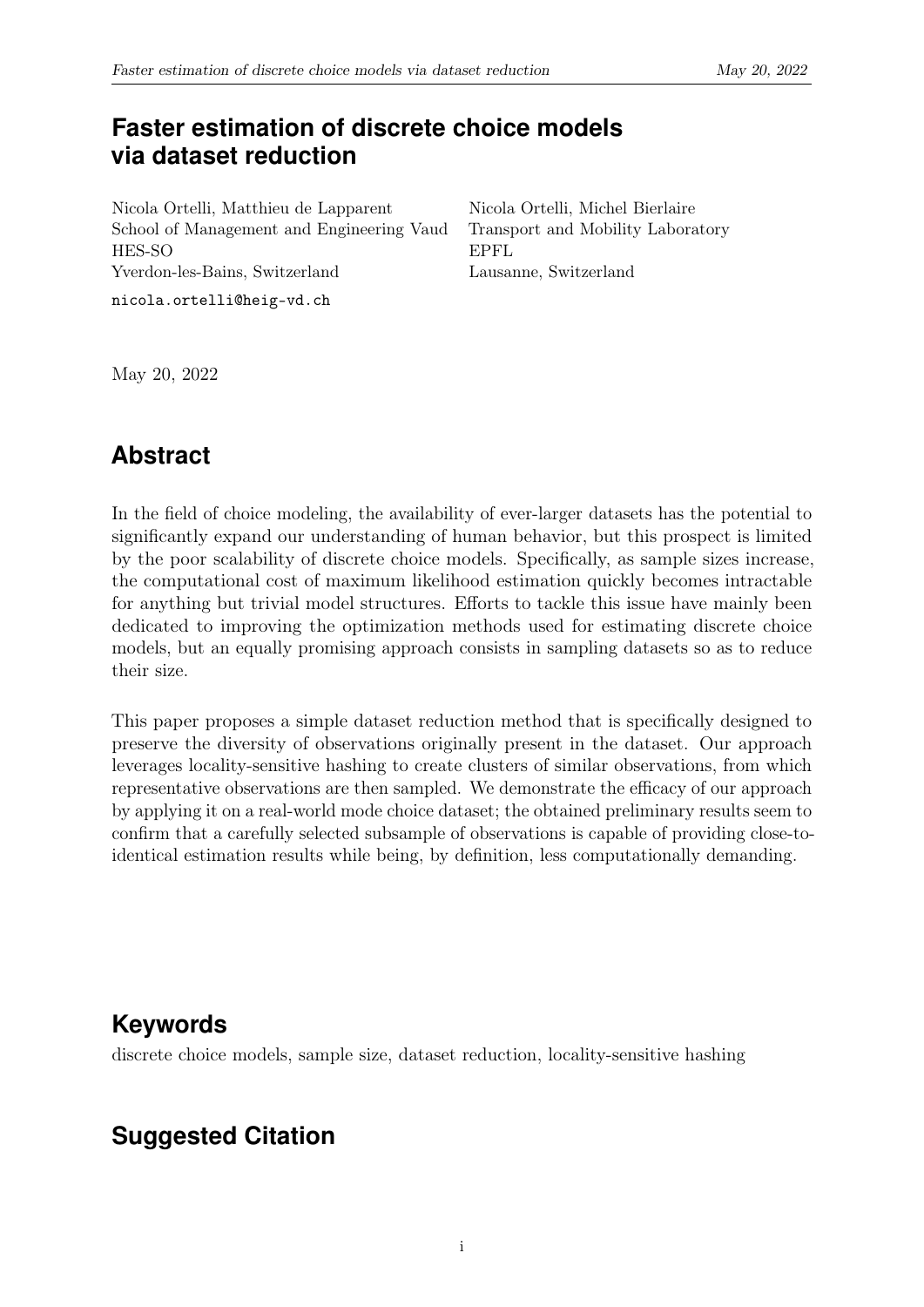### **1 Introduction**

The technological advancements of the past 20 years have allowed transforming an increasing part of our daily actions and decisions into storable data. Specifically, the rise of digital communication has led to a radical change in the scale and scope of available data in relation to virtually any object of interest. In the field of discrete choice analysis, such abundance of data has the potential to significantly expand our understanding of human behavior, but this prospect is limited by the poor scalability of discrete choice models (DCMs).

Specifically, the use of ever-larger datasets raises two issues: (i) the number of possible model specifications exponentially grows with the number of covariates, implying that analysts must spend more time to find good models; and (ii) the computational cost of maximum likelihood estimation increases with the number of observations and quickly becomes intractable for advanced model structures or for large datasets. While the first issue has spurred great interest,<sup>[1](#page-2-0)</sup> the second has received much less attention: to deal with the increased computational cost associated with large datasets, effort has mainly been dedicated to improving the optimization methods used for estimating DCMs [\(Lederrey](#page-13-0) [et al.](#page-13-0), [2021\)](#page-13-0) and to enhancing their implementation [\(Molloy](#page-13-1) et al., [2021;](#page-13-1) [Arteaga](#page-12-0) et al., [2022\)](#page-12-0).

This study explores a less common approach, which consists in reducing the size of large datasets by subsampling their observations. Because the most commonly used algorithms for maximum likelihood estimation compute the log likelihood function and its gradient across the whole dataset at each iteration, considering fewer observations effectively reduces their computational burden. Removing observations from a dataset is usually advised against by econometricians and choice modelers, but has nevertheless become common practice when machine learning models need to be trained on large amounts of data. Data reduction techniques such as smart sampling [\(Pedergnana](#page-13-2) et al., [2016\)](#page-13-2), instance selection [\(Arnaiz-González](#page-12-1) et al., [2016\)](#page-12-1), novelty detection [\(Pimentel](#page-13-3) et al., [2014\)](#page-13-3) or curriculum learning [\(Bengio](#page-12-2) et al., [2009\)](#page-12-2) all share the same premise that observations within a dataset may have different levels of importance in estimating a specific model; depending on the technique, these observations are either entirely removed from the dataset or set aside and used in later stages of the model training process.

<span id="page-2-0"></span><sup>&</sup>lt;sup>1</sup>The recent literature is rich in studies that seek to mitigate the need for presumptive structural assumptions. We refer the reader to [van Cranenburgh](#page-13-4) et al. [\(2021\)](#page-13-4) for an extensive review and discussion.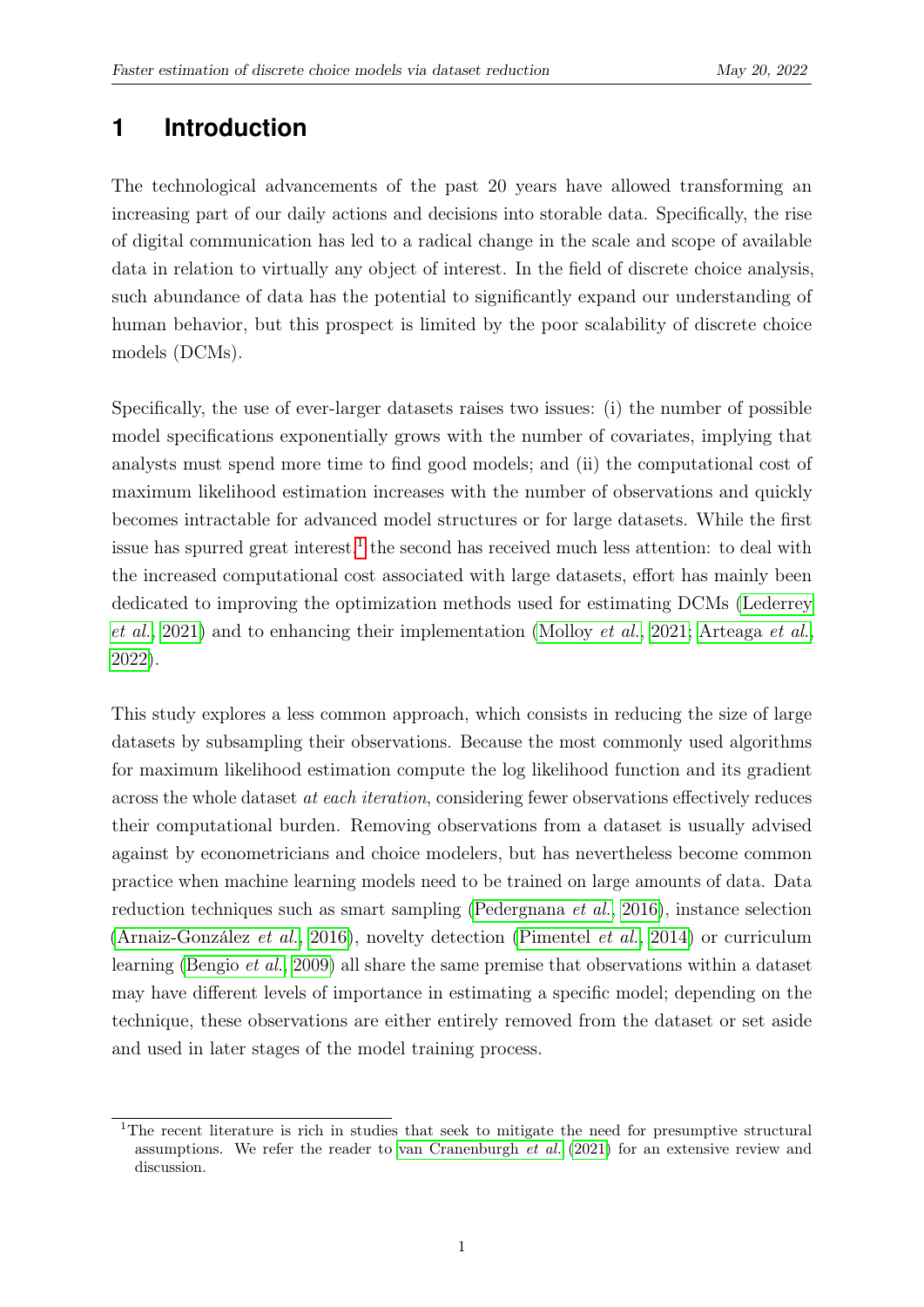To the best of our knowledge, the only study that explores this same approach in the context of discrete choice modeling is presented in [van Cranenburgh and Bliemer](#page-13-5) [\(2019\)](#page-13-5): their proposed method scales down any dataset to a predefined fraction of its original size while iteratively minimizing an estimate of the D-error, obtained by means of a simplified version of the model of interest.<sup>[2](#page-3-0)</sup> In doing so, they seek to guarantee that the model parameters are estimated as precisely as possible on a subsample of observations that is much smaller than the full dataset. In reality, this encourages their algorithm to keep only similar observations, which may lead to severely biased parameters, as the model of interest might be estimated on a subsample that is not representative of the original dataset.

In this paper, we propose a simple dataset reduction method that is specifically designed to introduce as little bias as possible in the parameters of models estimated on the obtained subsamples. We diverge from the premise that all datasets contain some fraction of less relevant observations; instead, our method is designed to preserve the diversity of observations originally present in the dataset. Our approach leverages locality-sensitive hashing (LSH) to create clusters of similar observations, from which "representative" observations are then sampled. Observations obtained in such way are then given weights that are proportional to the sizes of the clusters they represent, so as to mimic the original dataset during the model estimation process. As argued in the following sections, we believe that a carefully selected and weighted subsample of observations is capable of providing close-to-identical estimation results while being, by definition, less computationally demanding.

The remainder of this document is organized as follows: Section 2 begins by introducing the concept of locality-sensitive hashing and then proceeds to describe our proposed algorithm; Section 3 presents and discusses the preliminary results obtained by applying our method to a real-world mode choice dataset; finally, Section 4 sets out the conclusions of the present study and identifies directions for future research.

<span id="page-3-0"></span><sup>2</sup>The D-error statistic is a measure of efficiency commonly used in experimental design. It is defined as the determinant of the asymptotic variance-covariance matrix of the estimated model parameters.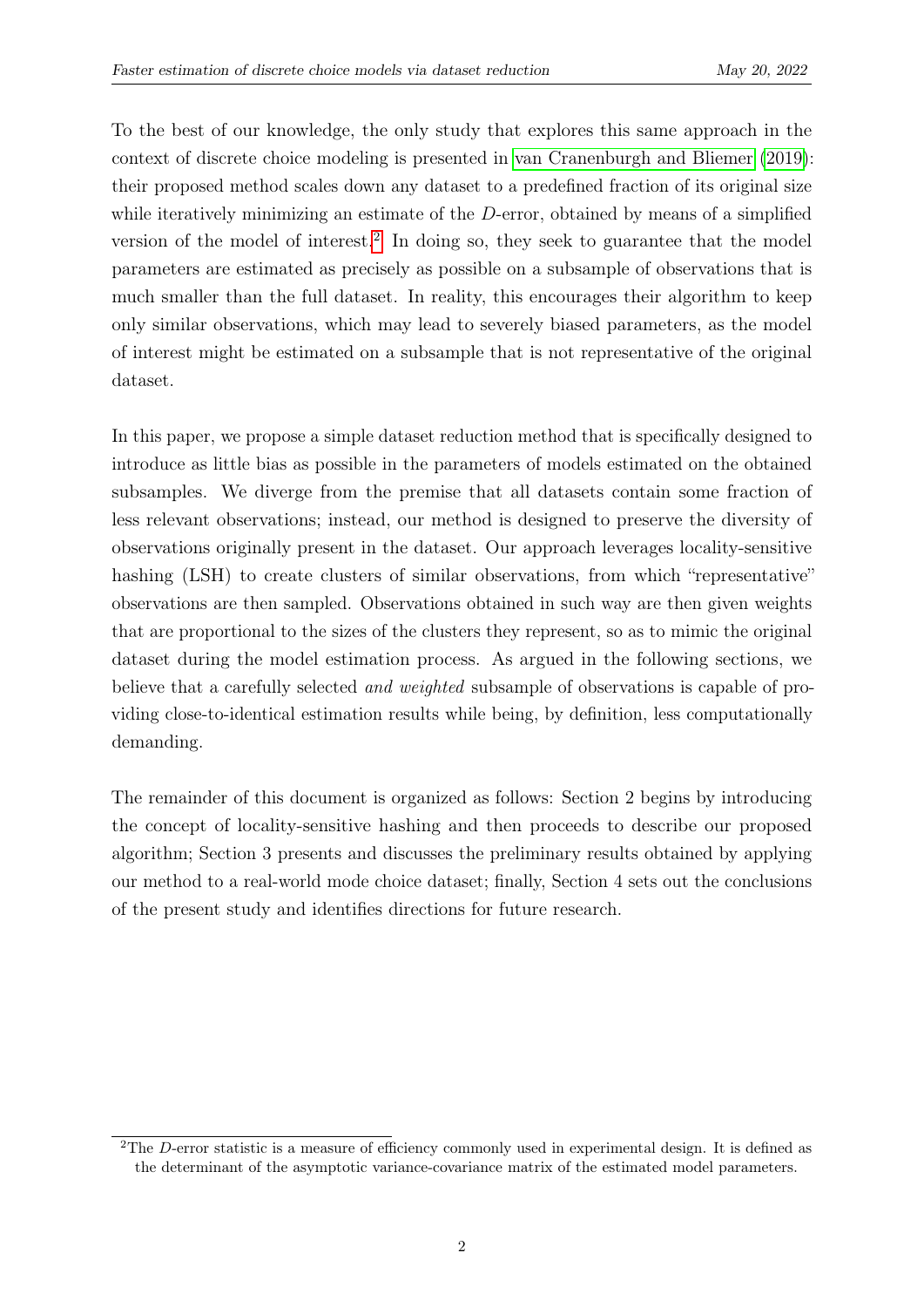### **2 Methodology**

#### **2.1 Preliminary**

Let us consider a choice dataset containing N observations, each consisting of a vector  $x_n$ of explanatory variables associated with individual  $n$ , together with the observed choice  $i_n$  of that same individual among  $J$  alternatives. In its simplest form, a discrete choice model  $P(i | x_n; \theta)$  calculates the probability that individual n chooses alternative i as a function of  $x_n$  and  $\theta$ , where  $\theta$  is a vector of model parameters to be estimated from the data.

The values of the model parameters are typically determined through maximum likelihood estimation, which consists in finding values that maximize the joint probability of replicating all observed choices in the dataset. In practice, we usually maximize the logarithm of the likelihood instead, for numerical reasons. The *log likelihood* is therefore defined as

<span id="page-4-0"></span>
$$
\mathcal{L}(\theta) = \sum_{n=1}^{N} P(i_n | x_n; \theta).
$$
 (1)

Let us now assume that the dataset contains some observations that are identical in all explanatory variables and in the observed choice. By dividing the observations into  $G < N$  mutually exclusive groups such that each group exclusively contains identical observations, we may rewrite Eq. [\(1\)](#page-4-0) as

<span id="page-4-1"></span>
$$
\mathcal{L}(\theta) = \sum_{g=1}^{G} N_g \cdot P(i_g | x_g; \theta), \qquad (2)
$$

where  $N_q$  is the size of group g, and  $i_q$  and  $x_q$  are the observed choice and explanatory variables associated with all observations in group  $g$ , respectively. Eq. [\(1\)](#page-4-0) and Eq. [\(2\)](#page-4-1) are equivalent; however, since  $G < N$ , the computational cost associated with evaluating the log likelihood function is smaller for Eq. [\(2\)](#page-4-1), by a ratio of  $\frac{G}{N}$ .<sup>[3](#page-4-2)</sup> Models built on few explanatory variables may therefore see their estimation time greatly reduced by this factorization, whereas the same trick is expected to be less effective on models that include a large number of variables, as those will lessen the redundancy in the dataset.

<span id="page-4-2"></span><sup>&</sup>lt;sup>3</sup>One could argue that multiplying  $P(i_g | x_g; \theta)$  by  $N_g$  adds operations that are not required in Eq. [\(1\)](#page-4-0). Still, the computational burden of these additional operations is negligible in comparison to the number of operations needed to evaluate  $P(i_n | x_n; \theta)$  for every n.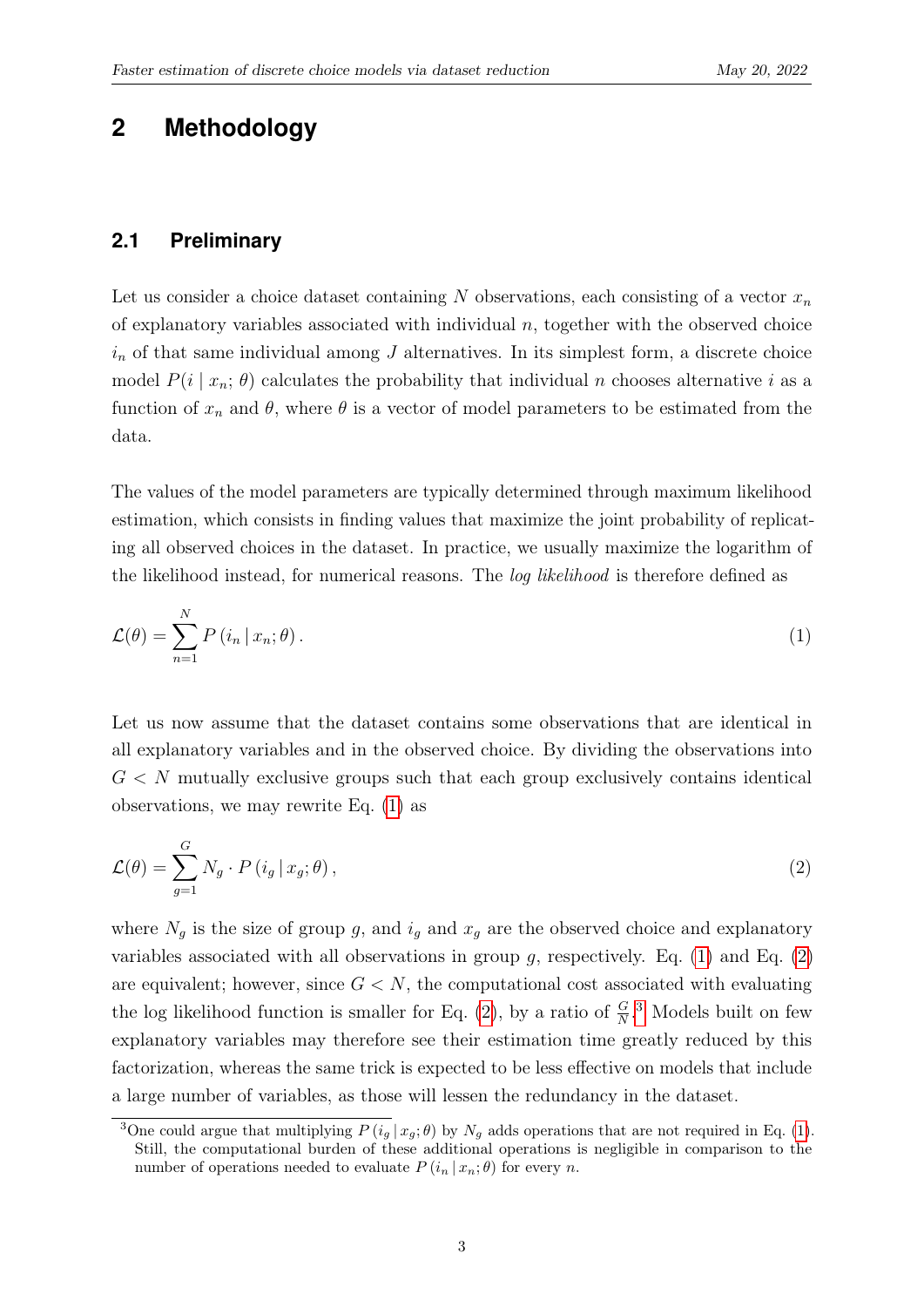The idea behind our dataset reduction method is to extend this "factorization trick" to nearly identical observations. In other words, by clustering together not only identical, but also very similar observations, the intent of our method is to further decrease the number of distinct groups and, in doing so, effectively reduce the computational cost associated with evaluating the log likelihood function and its gradient. The clustering technique chosen for this purpose is locality-sensitive hashing (LSH), which we introduce now.

#### <span id="page-5-0"></span>**2.2 Locality-sensitive hashing**

LSH is an efficient method for finding similar items in data. As opposed to conventional hashing functions, which allocate items to unique encrypted outputs, LSH seeks to gather "similar" items into clusters — or *buckets*. It does so by combining the outcomes of several hashing functions, designed in such way that pairs of items are more likely to be hashed to the same bucket if they are close to each other in their original space than if they are far apart. A considerable advantage of LSH over other clustering techniques is that its computational complexity is linear in the number of items to be hashed.

A family of LSH functions  $\mathcal{H} = \{h : (M, d) \to \mathbb{Z}\}\$ is a collection of functions h that map elements of a metric space  $(M, d)$  onto the set of integers  $\mathbb{Z}$ , each integer representing a different bucket [\(Leskovec](#page-13-6) et al., [2020\)](#page-13-6).

Let  $d_1 < d_2$  be two distances according to the metric d; family H is said to be  $(d_1, d_2, p_1, p_2)$ -sensitive if, for any pair of points  $x_A, x_B \in M$  and for any function  $h \in \mathcal{H}$ , it fulfills the conditions

$$
P(h(x_A) = h(x_B)) \ge p_1 \quad \text{if } d(x_A, x_B) \le d_1 \tag{3}
$$

and

$$
P(h(x_A) = h(x_B)) \le p_2 \quad \text{if } d(x_A, x_B) \ge d_2. \tag{4}
$$

Fig. [1](#page-6-0) illustrates the expected behavior of a  $(d_1, d_2, p_1, p_2)$ -sensitive hash function. The highest the value of  $p_1$ , the lowest the chances of observing false positives, *i.e.*, similar items hashed to different buckets. Likewise, the lowest the value of  $p_2$ , the lowest the chances of observing false negatives, *i.e.*, dissimilar items that end up in the same bucket.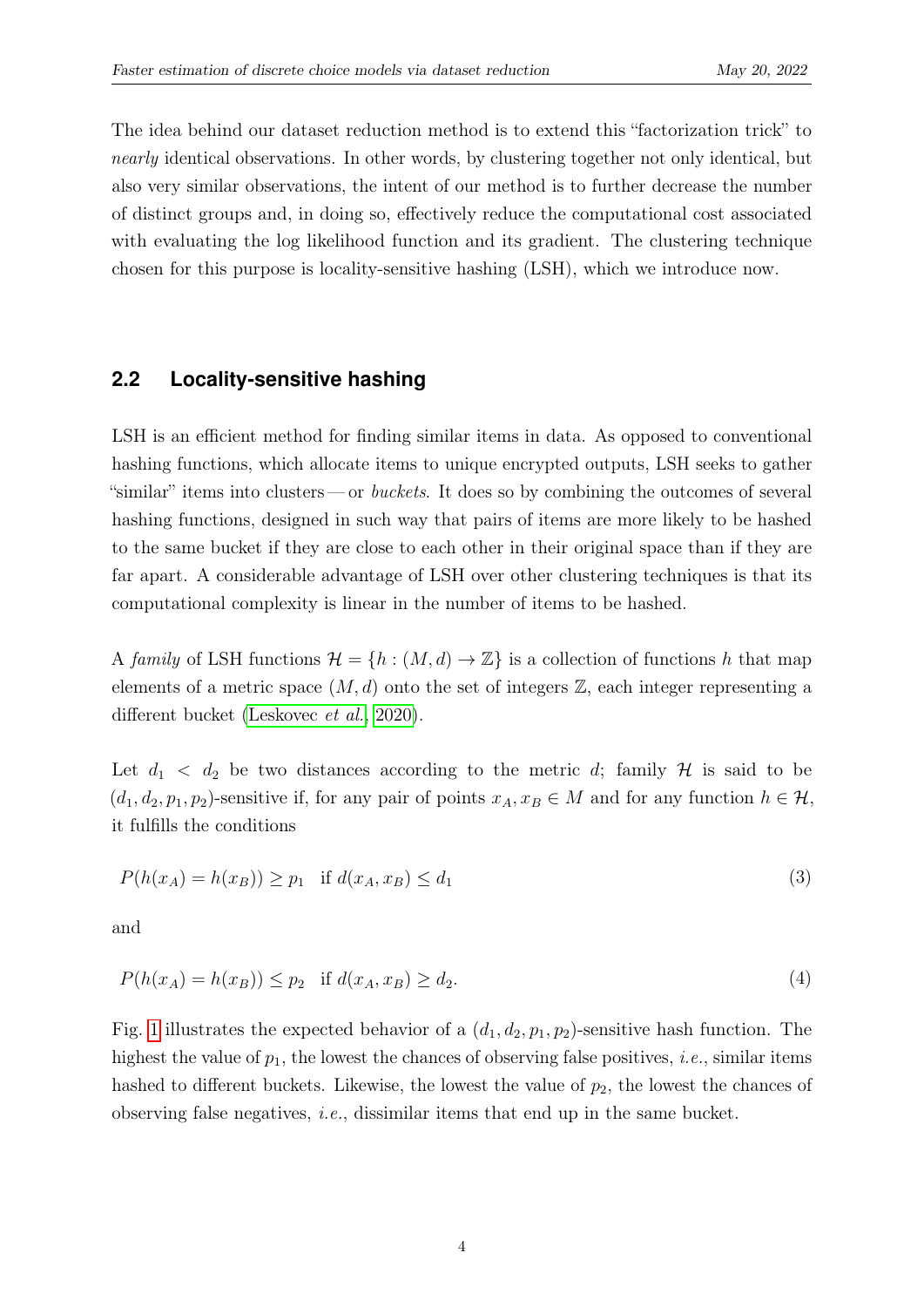

<span id="page-6-0"></span>Figure 1: Behavior of a  $(d_1, d_2, p_1, p_2)$ -sensitive hash function.

By combining several LSH functions together, it is possible to drive  $p_1$  and  $p_2$  apart from each other, hence simultaneously reducing the chances of both false positives and false negatives [\(Leskovec](#page-13-6) *et al.*, [2020\)](#page-13-6). Given a  $(d_1, d_2, p_1, p_2)$ -sensitive family H of hash functions, the AND-construction and the OR-construction are defined as follows.

• Each member  $h'$  of a family  $\mathcal{H}^{\text{AND}}$  created from  $\mathcal{H}$  by the AND-construction combines r randomly chosen functions  $\{h_1, \ldots, h_r\} \in \mathcal{H}$  such that

$$
h'(x_A) = h'(x_B) \iff h_i(x_A) = h_i(x_B) \; \forall i = 1, \dots, r. \tag{5}
$$

• Similarly, each member  $h'$  of a family  $\mathcal{H}^{OR}$  created from  $\mathcal{H}$  by the OR-construction combines b randomly chosen functions  $\{h_1, \ldots, h_b\} \in \mathcal{H}$  such that

$$
h'(x_A) = h'(x_B) \iff \exists i \in \{1, \dots, b\} : h_i(x_A) = h_i(x_B). \tag{6}
$$

Because the basic functions  $\{h_1, \ldots, h_r\} \in \mathcal{H}$  used to build the members of  $\mathcal{H}^{\text{AND}}$  are selected independently,  $\mathcal{H}^{\text{AND}}$  is, by construction, a  $(d_1, d_2, p_1^r, p_2^r)$ -sensitive family. Likewise, the functions  $\{h_1, \ldots, h_b\} \in \mathcal{H}$  used to create members of  $\mathcal{H}^{OR}$  are also chosen independently;  $\mathcal{H}^{\text{OR}}$  is therefore  $(d_1, d_2, 1 - (1 - p_1)^b, 1 - (1 - p_2)^b)$ -sensitive by construction. The AND-construction therefore decreases the  $p_1$  and  $p_2$  probabilities of the family it is based on, whereas the OR-construction increases them. A way of combining basic LSH functions that is advocated for in the literature [\(Arnaiz-González](#page-12-1) et al., [2016;](#page-12-1) [Leskovec](#page-13-6) [et al.](#page-13-6), [2020\)](#page-13-6) consists in applying the OR-construction on a family obtained by means of the AND-construction, which results in a  $(d_1, d_2, 1 - (1 - p_1^r)^b, 1 - (1 - p_2^r)^b)$ -sensitive family. We refer to it as an *AND-OR-construction*.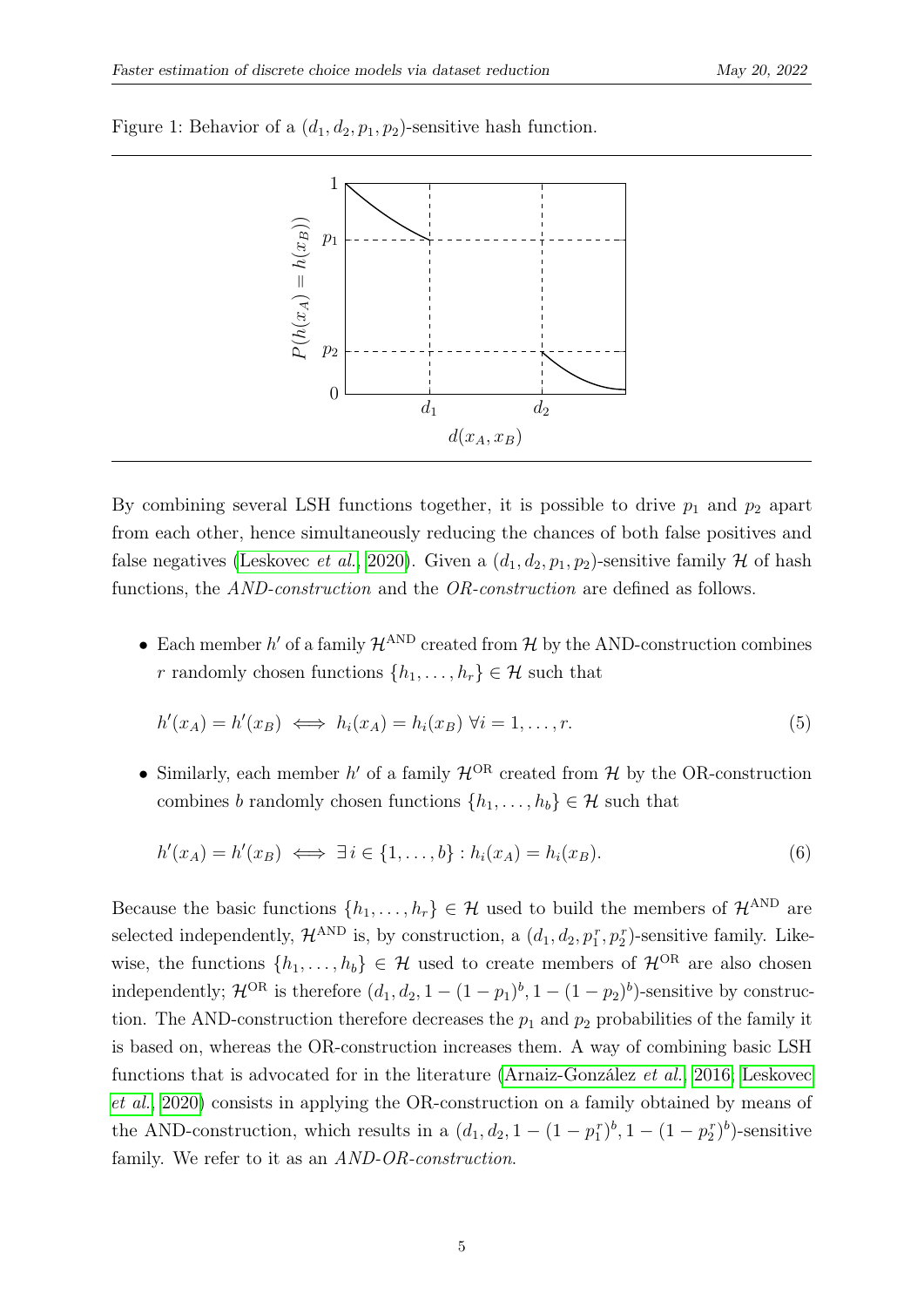#### **2.3 LSH-based dataset reduction**

Our dataset reduction method has two main ingredients, namely: (i) an LSH function or a combination of LSH functions capable of dividing a sample of size N into G buckets that only contain "similar" observations; and (ii) a sampling strategy, applied within each bucket to select an observation that is representative of the bucket. The G observations selected in such way, together with the sizes  $N_1, \ldots, N_G$  of the buckets they originate from, constitute the outcome of our dataset reduction method. Any model of interest may then be estimated on the obtained subsample rather than on the whole dataset by using the log likelihood function of Eq. [\(2\)](#page-4-1), where  $i_g$  and  $x_g$  now refer to the observed choice and explanatory variables associated with the observation sampled from bucket  $g$ , respectively.

We begin by discussing the sampling strategy. The current version of our model selects one observation per bucket randomly, but more elaborate strategies may be used instead. For instance, another valid strategy could consist in selecting all bucket medoids.

<span id="page-7-0"></span>As regards the LSH-based clustering, the combination of functions employed by our method is obtained by applying the AND-OR-construction— as defined at the end of Section [2.2](#page-5-0) — on the family of basic functions given by

$$
h_{a,b}(x) = \left\lfloor \frac{a \cdot x + b}{w} \right\rfloor, \tag{7}
$$

where a is a vector with entries independently chosen from a normal distribution  $\mathcal{N}(0,1)$ , b is a real value chosen uniformly over  $[0, w]$ , w is the bucket width and  $\vert \cdot \vert$  denotes the floor function. The family generated by Eq. [\(7\)](#page-7-0) is known to be  $(\frac{w}{2})$  $\frac{w}{2}$ , 2w,  $\frac{1}{2}$ ,  $\frac{1}{3}$  $\frac{1}{3}$ )-sensitive [\(Datar](#page-13-7) *et al.*, [2004\)](#page-13-7), which means that the AND-OR-construction generates a  $(\frac{w}{2})$  $\frac{w}{2}$ , 2w, 1 –  $(1 - (\frac{1}{2})$  $(\frac{1}{2})^r)^b$ , 1 –  $(1 - (\frac{1}{3})^r)$  $(\frac{1}{3})^r)^b$ )-sensitive family.

The value of  $w$  is to be set by the analyst. It plays an important role in the clustering process, as it indirectly controls for the degree of dissimilarity between observations within a bucket: as the width of the buckets is increased, the total number of bucket decreases, causing the average number of observations per bucket to rise. Two other important parameters of the clustering process are  $r$  and  $b$ , *i.e.*, the number of combined basic functions in each AND-construction and the number of AND-constructions used in the OR-construction, respectively. Finally, it is crucial that all explanatory variables are normalized such that their values are between 0 and 1.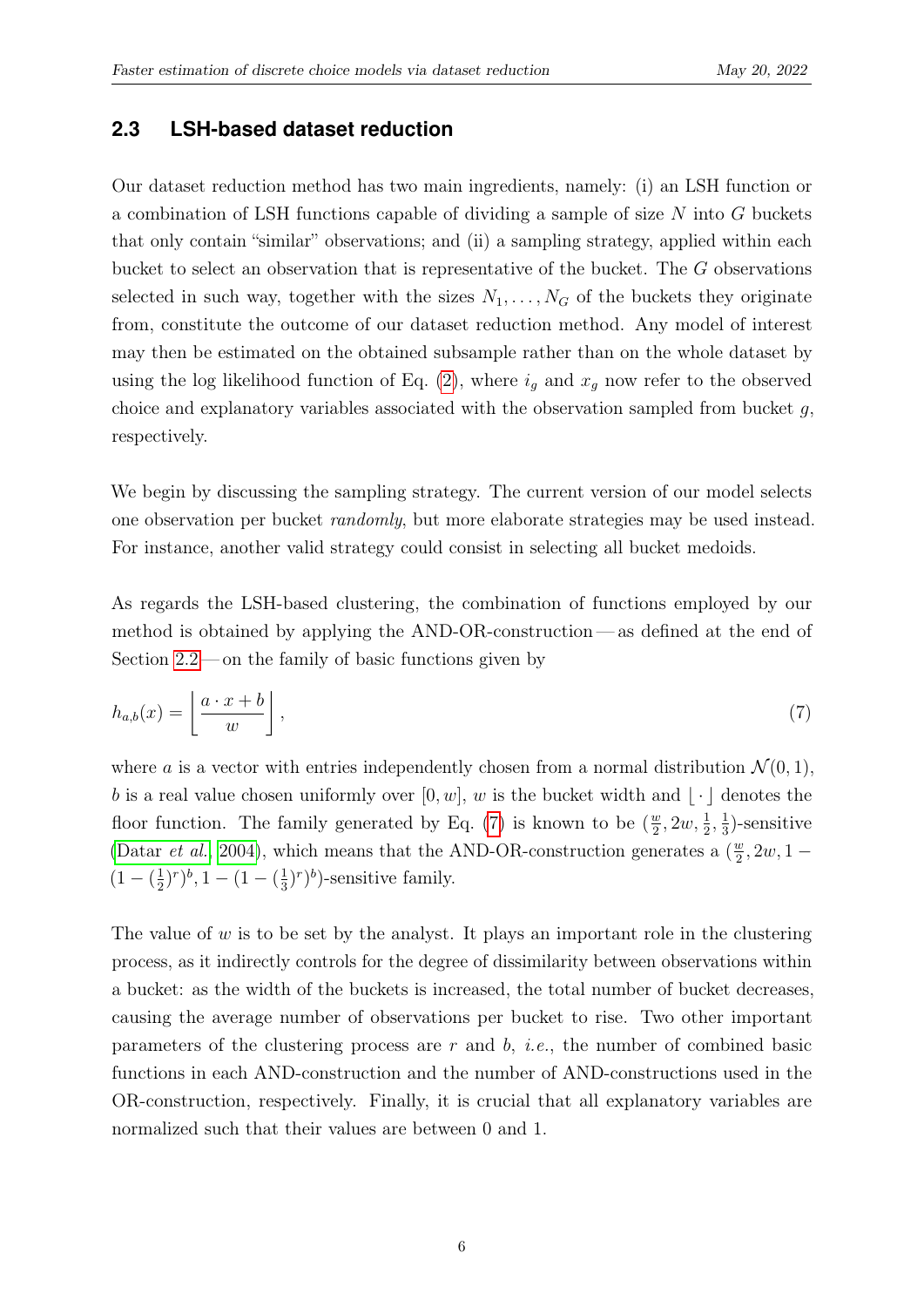### **3 Case study**

We demonstrate the efficacy of our dataset reduction method by applying it to a real-world mode choice dataset and using the obtained subsamples to estimate two multinomial logit models. The quality of subsamples generated by our method is compared with random subsamples of the same size. The comparison is based on four criteria, namely: (i) the estimation time; (ii) the performance of the estimated models on out-of-sample data in terms of log likelihood; (iii) the efficiency of the estimated model parameters, as measured by the D-error; and (iv) the value of time for one of the alternatives, computed as the ratio of the corresponding parameter estimates. All estimations are performed using the Biogeme package for Python [\(Bierlaire, 2018,](#page-13-8) [2020\)](#page-13-9) and are run on a 2.3 GHz 32-core cluster node with 192 GB of RAM.

#### **3.1 Dataset and models**

All our experiments are based on the London Passenger Mode Choice (LPMC) dataset [\(Hillel](#page-13-10) et al., [2018\)](#page-13-10). The LPMC dataset consists of more than 81'000 trip records collected over three years, combined with systematically matched trip trajectories alongside their corresponding mode alternatives. Four modes are distinguished: walking, cycling, public transport and driving. We divide the dataset into two parts: the first two years of data — 54'766 observations — are used for model estimation whilst the final year of data — 26'320 observations — is set aside for out-of-sample validation.

The two considered multinomial logit models are borrowed from [Hillel](#page-13-11) [\(2019\)](#page-13-11). We refer to the smallest of the two as Model 1: it includes, as explanatory variables, the travel time and cost of all alternatives and the predicted traffic variability on the driving route. The travel time of the public transport alternative is divided into access and egress time, rail and bus in-vehicle times and interchange time, hence resulting in a total of 10 continuous variables and 13 parameters.

Model 2 is far more complex: in addition to the same 10 continuous variables, the straightline distance between trip origin and destination is also considered, together with 15 dummy variables that encode socioeconomic characteristics of the individuals and context variables. In total, Model 2 therefore includes 26 explanatory variables and 53 parameters to be estimated.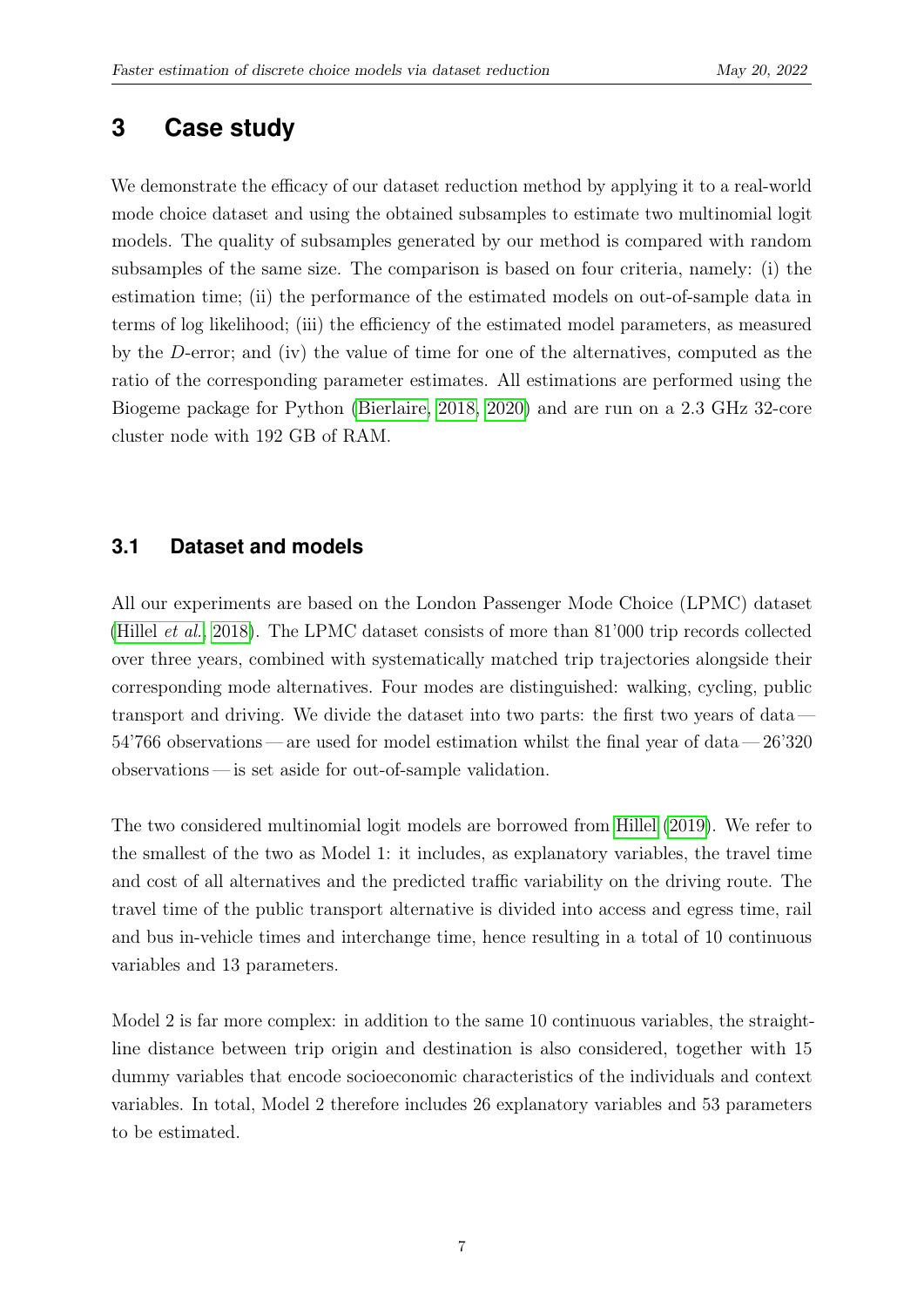<span id="page-9-0"></span>

Figure 2: Results visualization for Model 1.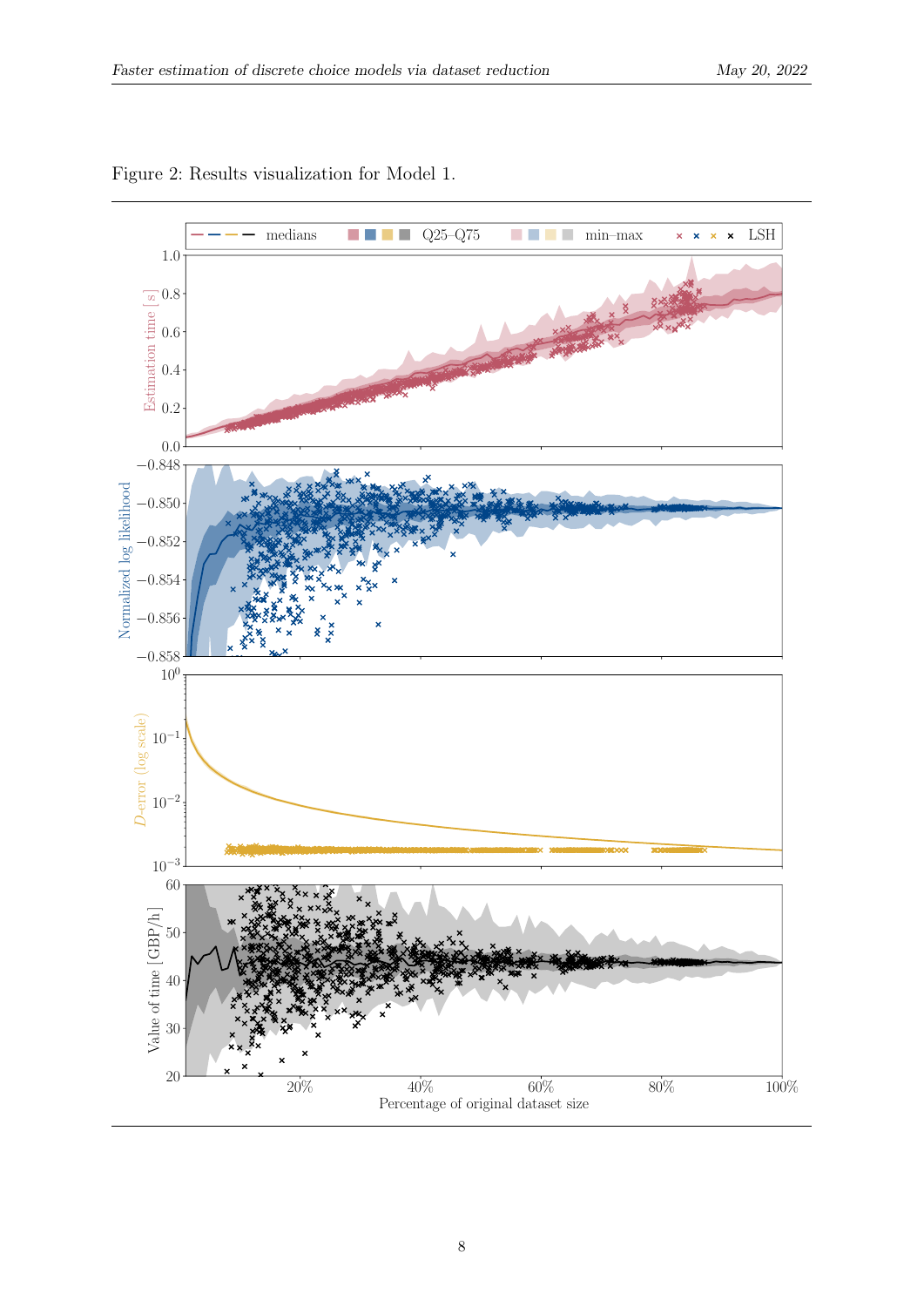#### **3.2 Preliminary results**

Fig. [2](#page-9-0) shows the results obtained by applying our method on the LPMC dataset prior to estimating Model 1. In each of the four subfigures, every cross represents a different subsample obtained by means of the LSH-based dataset reduction technique, with  $r = 10$ ,  $b = 1$ . For each value of  $w \in \{0.05, 0.10, 0.15, \ldots, 0.50\}$  the same experiment is repeated 100 times, which is the reason behind the "clusters" of crosses one can see in Fig. [2.](#page-9-0) For the sake of comparison, the solid-color areas illustrate the results obtained by random sampling. For each percentage of the original dataset size, 100 repetitions are performed.

The first subfigure illustrates the linear dependence between sample size and the resulting computational burden of the model estimation process. This relation is verify both with random subsamples and with subsamples generated by our method. The second subfigure shows the normalized log likelihood yielded on the out-of-sample data by Model 1 when trained on subsamples of the data. For high percentages of the original dataset size, our method reaches values that are nearly identical to the median value obtained on the full dataset. However, as the bucket width w grows, increasingly different observations are hashed to the same buckets and more and more information contained in the original dataset is lost. As a result, the performance of our method progressively deteriorates. Hence, for percentages of the original dataset size lower than 40%, random sampling seems to reach more consistent results than our method. The third subfigure illustrates the relation between sample size and D-error. The latter is known to decrease at a rate of  $\frac{1}{\sqrt{2}}$  $\frac{1}{N}$  as the the sample size N increase. Our method produces subsamples that yield a D-error that is comparable to the one obtained on the full dataset because of the weights associated with each observation in the subsample. The last subfigure shows the value of time of the driving alternative, as estimated by models trained on subsamples of the whole dataset. The same trend as with the out-of-sample log likelihood may be observed here: provided the percentage of the original dataset size is above 40\%, models estimated on subsamples generated by our method display values of time that are close to the one obtained by estimating Model 1 on the full dataset. However, as soon as the model is estimated on smaller subsamples, the quality of the estimates deteriorates rapidly.

Fig. [3](#page-11-0) shows that similar results are obtained for Model 2. Our method is applied in the same conditions as for Model 1, except that  $r = 5$  and w takes value in  $\{0.1, 0.2, \ldots, 1.0\}$ . A notable difference with the previous model is the smaller achieved reduction rate. This is due to the fact that Model 2 includes 15 more variables than Model 1; those contribute to reducing the number of identical and nearly identical observations in the dataset.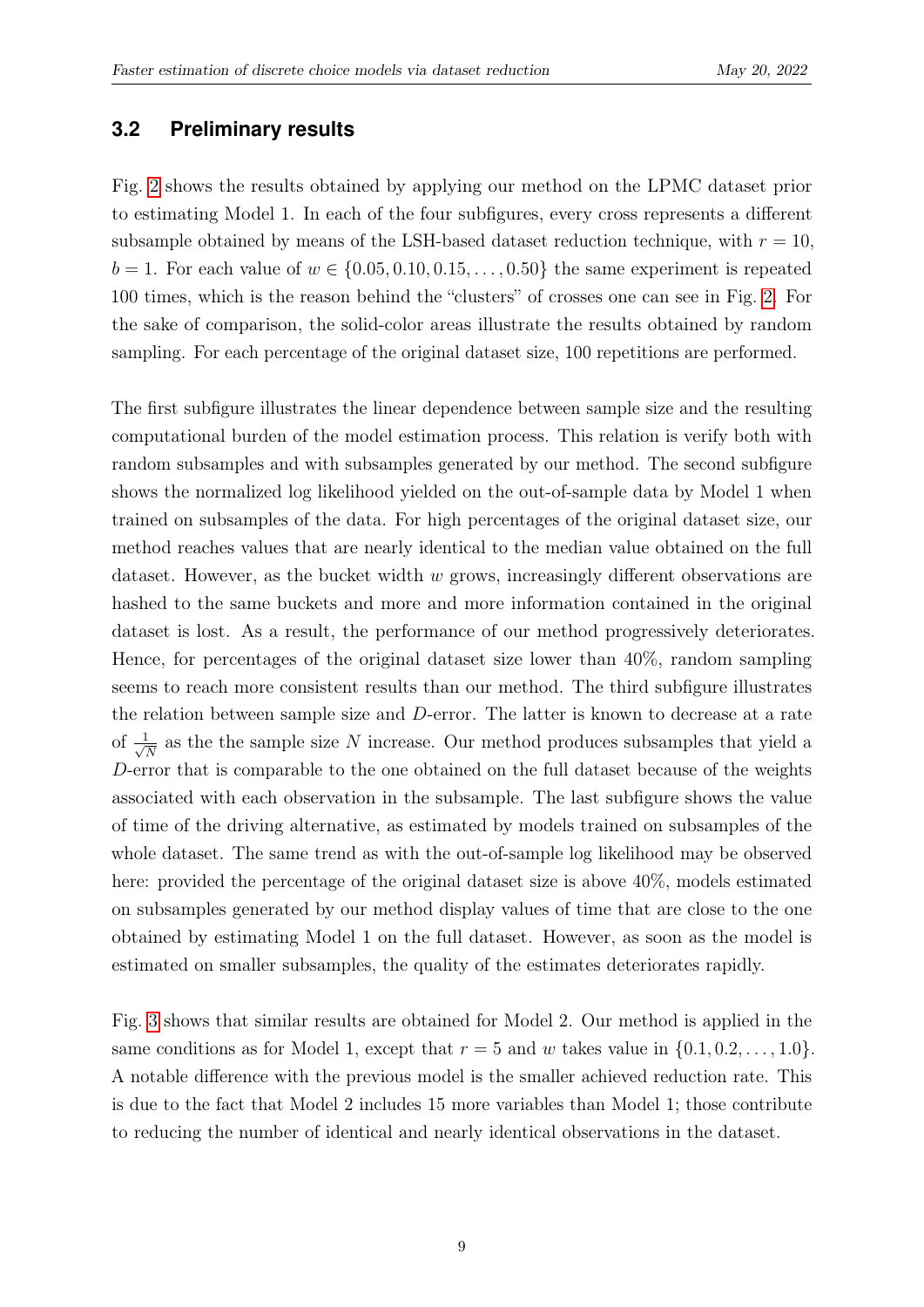<span id="page-11-0"></span>

Figure 3: Results visualization for Model 2.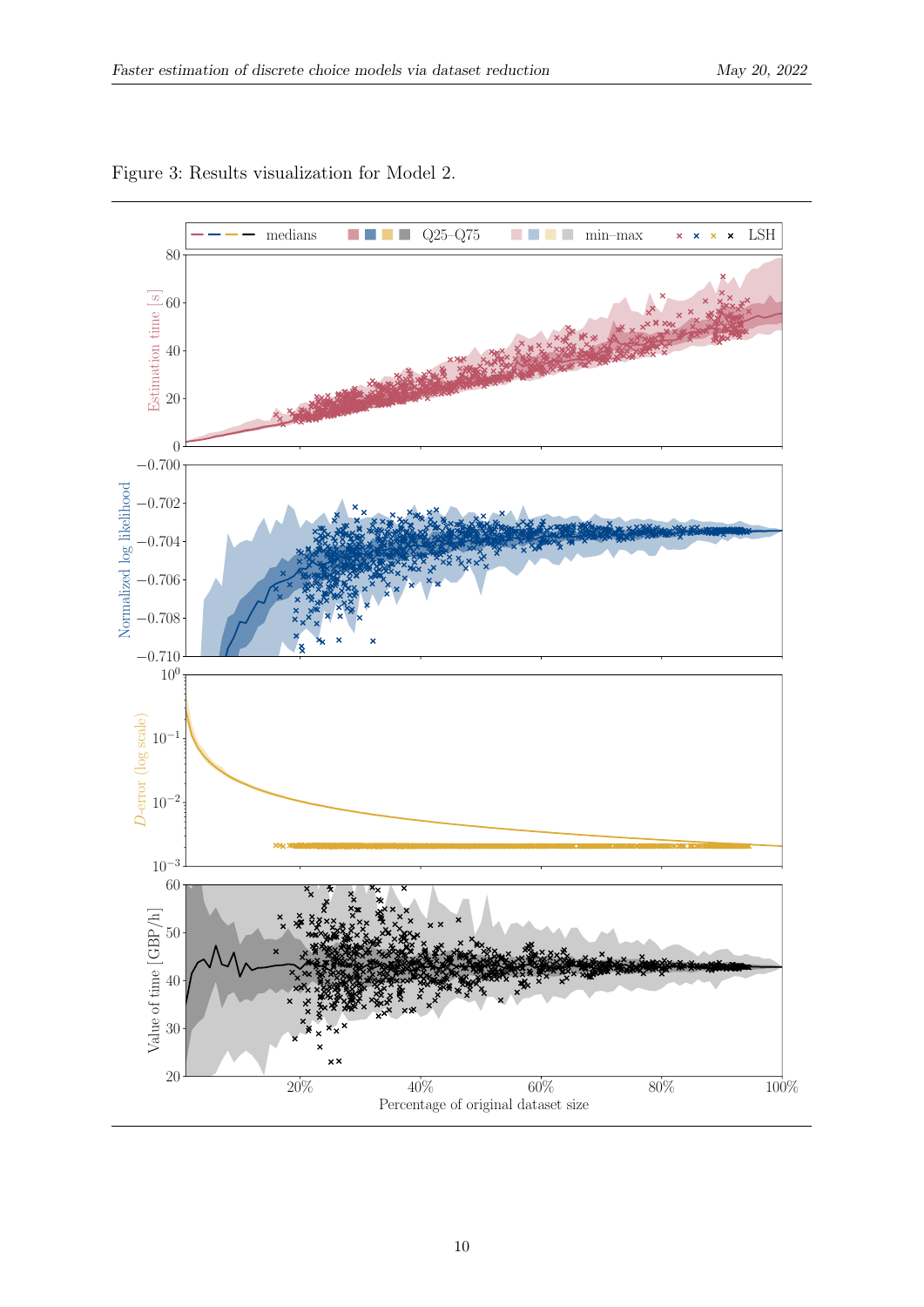### **4 Conclusion**

In this paper, we propose a dataset reduction method that allows for a faster estimation of discrete choice models. The gain in computational time generally comes at the cost of deteriorating the model estimation results; however, our method is specifically designed to mitigate this deterioration by preserving as much diversity as possible among the observations. The preliminary results presented in this paper are encouraging, in that they confirm that a carefully selected and weighted subsample of observations is capable of providing close-to-identical estimation results, while being, by definition, less computationally demanding.

Intended future work includes the development and testing of alternative sampling strategies for selecting observations from buckets. A more elaborate strategy could be used instead, so as to increase the probability of being selected for observations that are truly representative of their bucket. In a similar way, the basic LSH function considered in our method is based on random vectors; additional investigation could therefore consist in in developing more informed LSH functions, so as to make use of the analyst's knowledge of the dataset. Finally, another important direction of research consists in extending our framework to models that include parameter segmentation. In such cases, generating subsamples that capture the diversity among observations without distorting the representativeness of the original dataset is a tedious task.

### **5 References**

- <span id="page-12-1"></span>Arnaiz-González, Á., J.-F. Díez-Pastor, J. J. Rodríguez and C. García-Osorio (2016) Instance selection of linear complexity for big data, Knowledge-Based Systems, 107, 83–95.
- <span id="page-12-0"></span>Arteaga, C., J. Park, P. B. Beeramoole and A. Paz (2022) xlogit: An open-source python package for gpu-accelerated estimation of mixed logit models, Journal of Choice Modelling, 42, 100339.
- <span id="page-12-2"></span>Bengio, Y., J. Louradour, R. Collobert and J. Weston (2009) Curriculum learning, paper presented at the Proceedings of the 26th annual international conference on machine learning, 41–48.